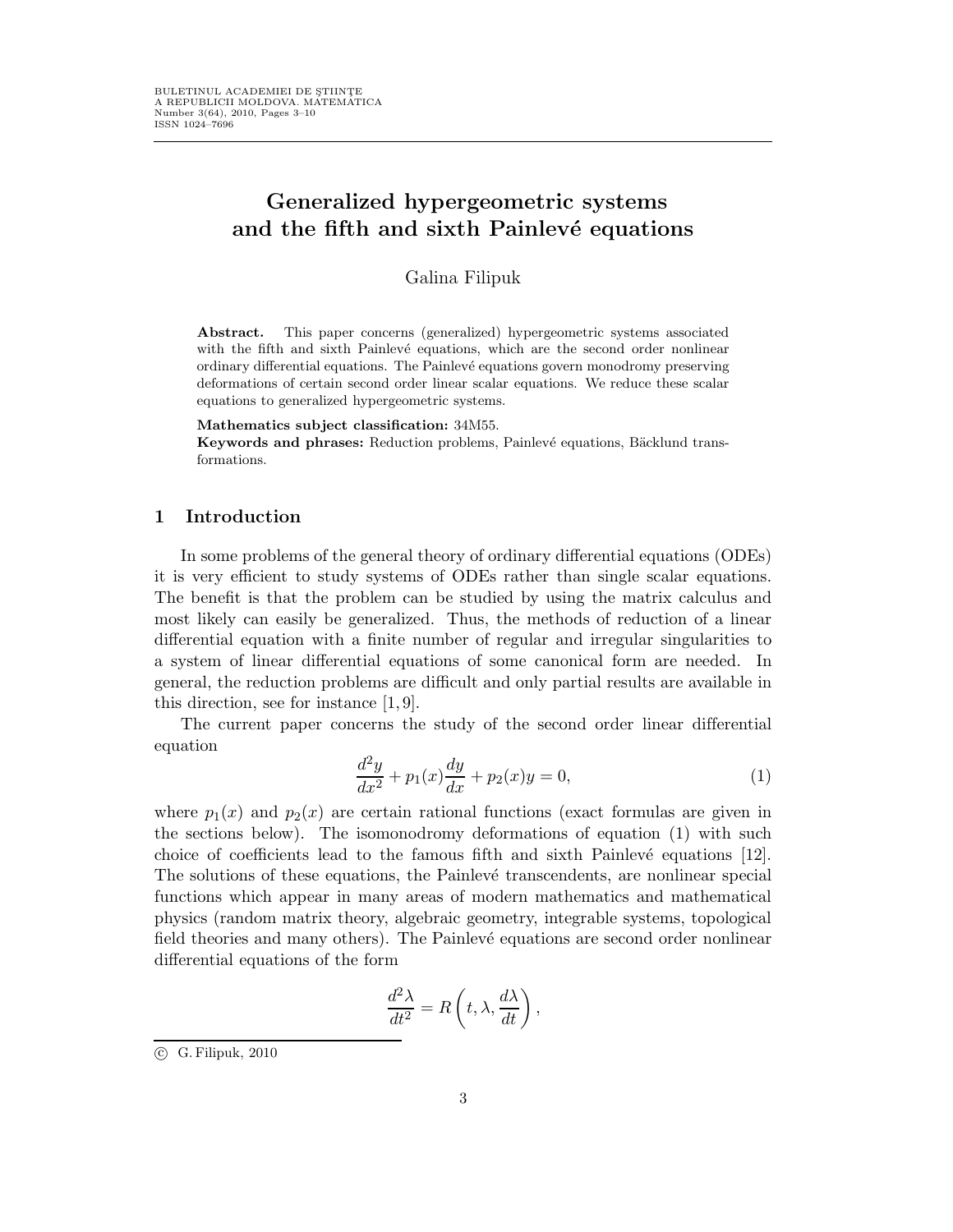#### 4 G. FILIPUK

where  $R$  is a rational function, having the Painlevé property, which is that their general solutions possess no movable critical points (see, for instance, [7] for definitions). Moreover, the Painlev´e transcendents are not expressible in terms of classical linear special functions. Nowadays, the interest in the Painlevé equations is growing due to numerous applications.

There are many systems one can associate with the scalar differential equation (1). In this paper we are interested in the systems of the form

$$
(x - B)\frac{dY}{dx} = AY,\t\t(2)
$$

where the matrix A does not depend on x and the diagonal elements of the matrix B include all singularities of equation (1). We call such systems generalized hypergeometric systems. If the matrix  $B$  is diagonal, then we call the system a hypergeometric system following [9]. We remark that the systems we consider can also be viewed as generalized Okubo systems, but we want to distinguish apparent singularities (there is a holomorphic basis of solutions at such points) and include them as elements of the matrix  $B$ . Apparent singularities, as will be discussed later on, play a special role in monodromy preserving deformations of equation (1), and hence we are interested in studying the problem of reduction (1) to generalized hypergeometric systems. Systems of the type (2) recently appeared in the study of the Heun equation [3].

In this paper, we first consider equation (1) with 4 regular singularities  $x =$  $0, 1, \infty, t$  and one apparent singularity  $\lambda$ . The scalar equation (1) is Fuchsian in this case, and the algorithm of reduction is known [9]. We explicitly compute the hypergeometric system (2), where the  $4 \times 4$  matrix B is diagonal  $(0, 1, t, \lambda)$  and the constant matrix A is the sum of a lower triangular matrix and a nilpotent matrix having elements i,  $i + 1$  equal to 1 and all others equal to zero. If the parameter t moves in the complex plane, the isomonodromy deformations of (1) (deformations which preserve the monodromy group of the equation) lead to the sixth Painlevé equation  $(P_{VI})$  for the function  $\lambda(t)$ . From the works of Okamoto, Noumi and others it is known that the parameter space of the sixth Painlevé equation admits the action of the extended affine Weyl group. The corresponding action of the group on solutions of  $(P_{VI})$  is known as the action of the group of Bäcklund transformations. One of such Bäcklund transformations was recently rederived in  $[4]$  from the integral transformation of  $2 \times 2$  system. Thus, we are interested to understand the action of this transformation on the hypergeometric system. This gives a new insight into the nature of the Painlevé equations and their Bäcklund transformations. In particular, the action of the Bäcklund transformation gives a new hypergeometric system with a new apparent singularity and different eigenvalues and diagonal elements.

It is also possible  $[5]$  to consider other  $4 \times 4$  systems, called Okubo systems, equivalent to equation (1), but the apparent singularity is not singled out there in the diagonal matrix  $B$  as in the hypergeometric system we consider. Other types of systems of differential equations associated with the sixth Painlevé equation and the action of the Bäcklund transformations on them are considered in [10, 11]. Other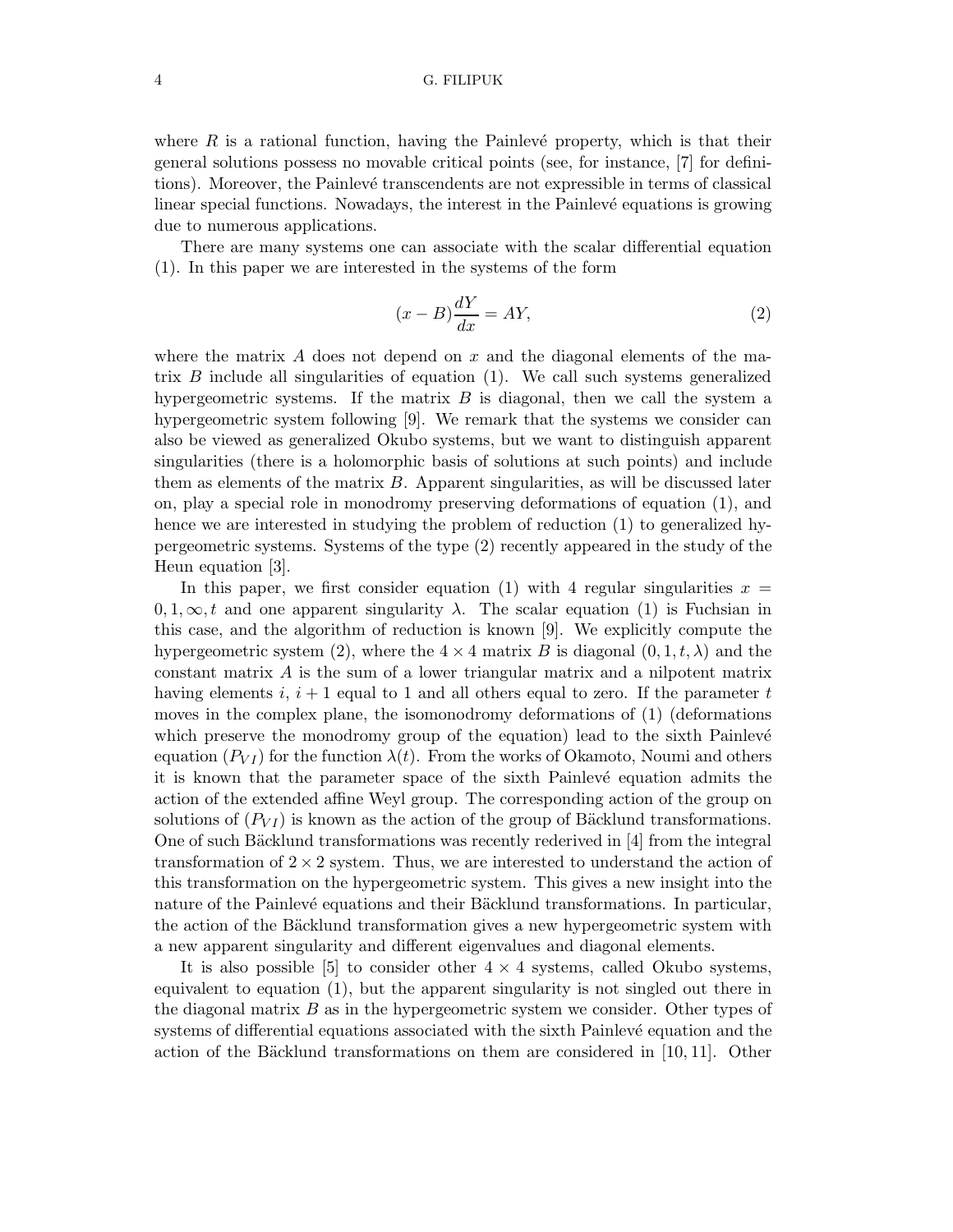Painlevé equations are also studied from this perspective, see for instance the paper  $[2]$  concerning the fourth Painlevé equation. We also remark that equation  $(1)$ gives the Heun equation as the result of the confluence process when the apparent singularity tends to one of 4 other regular singularities of (1) and the  $3 \times 3$  hypergeometric system associated with the Heun equation was useful in finding the integral transformations between its solutions [3].

As the result of the confluence process when one of regular singularities of (1) associated with  $(P_{VI})$  coalesces with another regular singularity, we get a linear equation the isomonodromy deformations of which give the fifth Painlevé equation  $(P_V)$ . In this case, equation (1) has two regular singularities  $x = 0, \infty$ , one irregular singularity  $x = 1$  and one apparent singularity  $\lambda$  (which becomes the solution of  $(P_V)$ ) viewed as a function of the deformation parameter  $t$ ). We introduce a generalized hypergeometric system and compute it explicitly for the linear system associated with the fifth Painlevé equation. The system we present encodes the information of the generalized Riemann scheme (information about the singularities of the scalar equation) in elements of the matrix  $B$ , which is not diagonal in this case, and diagonal elements and the eigenvalues of the matrix A. We remark that the generalized Okubo type systems have been recently studied in [8], but as remarked above, the apparent singularity does not appear in the diagonal elements of the matrix B.

The paper is organized as follows. In the following two sections we consider the problems outlined above in detail. The main results and open problems are summarized in the last section.

## 2 A hypergeometric system associated with the sixth Painlevé equation

Equation (1) with

$$
p_1(x) = \frac{1 - \theta_0}{x} + \frac{1 - \theta_1}{x - 1} + \frac{1 - \theta_2}{x - t} - \frac{1}{x - \lambda},
$$
\n(3)

$$
p_2(x) = \frac{k_1(k_2+1)}{x(x-1)} + \frac{\lambda(\lambda-1)\mu}{x(x-1)(x-\lambda)} - \frac{t(t-1)H_{VI}}{x(x-1)(x-t)},
$$
(4)

$$
t(t-1)H_{VI} = k_1(k_2+1)(\lambda-t) + \lambda(\lambda-1)(\lambda-t)\mu^2 -
$$
  
 
$$
-(\theta_0(\lambda-1)(\lambda-t) + \theta_1\lambda(\lambda-t) + (\theta_2-1)\lambda(\lambda-1))\mu
$$
 (5)

and

$$
k_1 + k_2 + \theta_0 + \theta_1 + \theta_2 = 0 \tag{6}
$$

is a Fuchsian equation with 4 regular singularities  $x = 0, 1, \infty, t$  and one apparent singularity  $\lambda$ .

The sixth Painlevé equation is the following nonlinear ordinary differential equation of second order for the unknown function  $\lambda(t)$ :

$$
\lambda'' = \frac{1}{2} \left( \frac{1}{\lambda} + \frac{1}{\lambda - 1} + \frac{1}{\lambda - t} \right) (\lambda')^2 - \left( \frac{1}{t} + \frac{1}{t - 1} + \frac{1}{\lambda - t} \right) \lambda' +
$$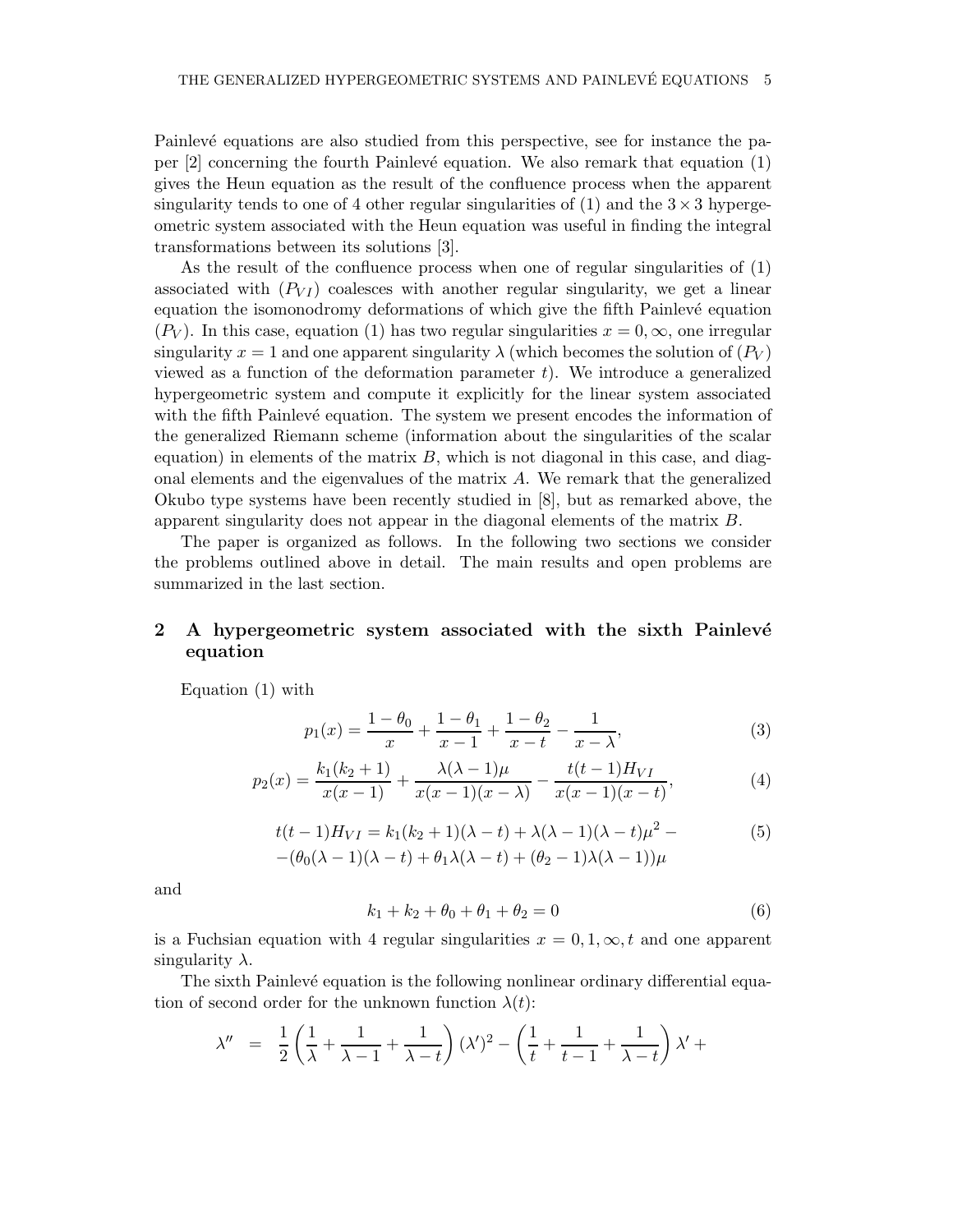$$
\frac{\lambda(\lambda-1)(\lambda-t)}{t^2(t-1)^2}\left(\alpha+\beta\frac{t}{\lambda^2}+\gamma\frac{t-1}{(\lambda-1)^2}+\delta\frac{t(t-1)}{(\lambda-t)^2}\right),\,
$$

where  $'$  stands for the derivation with respect to the independent variable  $t$  and  $\alpha$ ,  $\beta$ ,  $\gamma$ ,  $\delta$  are complex parameters.

One of standard ways to derive the sixth Painlevé equation is to study monodromy preserving deformations of a second order Fuchsian differential equation on  $\mathbb{P}^1$  with four regular singular points and one apparent singularity [12], i.e., to consider deformations of equation (1) with  $(3)$ – $(6)$ . This leads to a system of partial differential equations, and the compatibility condition gives a Hamiltonian system

$$
\frac{d\lambda}{dt} = \frac{\partial H_{VI}}{\partial \mu}, \quad \frac{d\mu}{dt} = -\frac{\partial H_{VI}}{\partial \lambda}
$$
(7)

and, hence,  $(P_{VI})$  for the function  $\lambda(t)$  with

$$
\alpha = \frac{(2k_1 + \theta_0 + \theta_1 + \theta_2 - 1)^2}{2}, \ \ \beta = -\frac{\theta_0^2}{2}, \ \ \gamma = \frac{\theta_1^2}{2}, \ \ \delta = \frac{1 - \theta_2^2}{2}.
$$

The reader is referred to [7, 12] for further details.

Each element of the hypergeometric system (2) is written as

$$
(x - \lambda_j)y'_j = \sum_{k=1}^4 \alpha_{j,k}y_k, \ \ j \in \{1, \ldots, 4\},\
$$

where  $\lambda_1 = 0, \lambda_2 = 1, \lambda_3 = t, \lambda_4 = \lambda$ . The matrix B in (2) is diagonal with finite singularities of  $(1)$  on the diagonal. The matrix A in  $(2)$  is independent of  $x$  and we impose condition that it is the sum of a lower triangular matrix and a nilpotent matrix having elements  $i, i + 1$  equal to 1 and all others equal to zero. Hence,  $\alpha_{i,j} = 0, j > i+1$ , and  $\alpha_{i,i+1} = 1$ . Because of the special form of the system, we can find successively

$$
y_2 = xy'_1 + f_0(x)y_1,
$$
  
\n
$$
y_3 = x(x - 1)y''_1 + g_1(x)y'_1 + g_0(x)y_1,
$$
  
\n
$$
y_4 = x(x - 1)(x - t)y''_1 + h_2(x)y''_1 + h_1(x)y'_1 + h_0(x)y_1.
$$

with some functions  $f, g, h$  of x depending on the coefficients of the matrix A and, thus, we can easily find the fourth order differential equation for the first component  $y_1$  of the vector Y. Next, we can find conditions on the coefficients when it is reduced to equation (1) with (3), (4). The elements below the diagonal are extremely cumbersome and we do not write them here<sup>1</sup>. However, by direct computations and using the algorithm of [1] it can be verified that the following statement holds true.

Proposition 1. The diagonal elements of the hypergeometric system associated with equation (1) with (3)–(6) are  $\theta_0$ ,  $\theta_1$  – 1,  $\theta_2$  – 2, –1 and the eigenvalues are given  $by -2, -1, -k_1, k_1 + \theta_0 + \theta_1 + \theta_2 - 1.$ 

<sup>&</sup>lt;sup>1</sup>The pdf file with the matrix of the hypergeometric system is available at www.mimuw.edu.pl/∼filipuk/files/ForPaper.pdf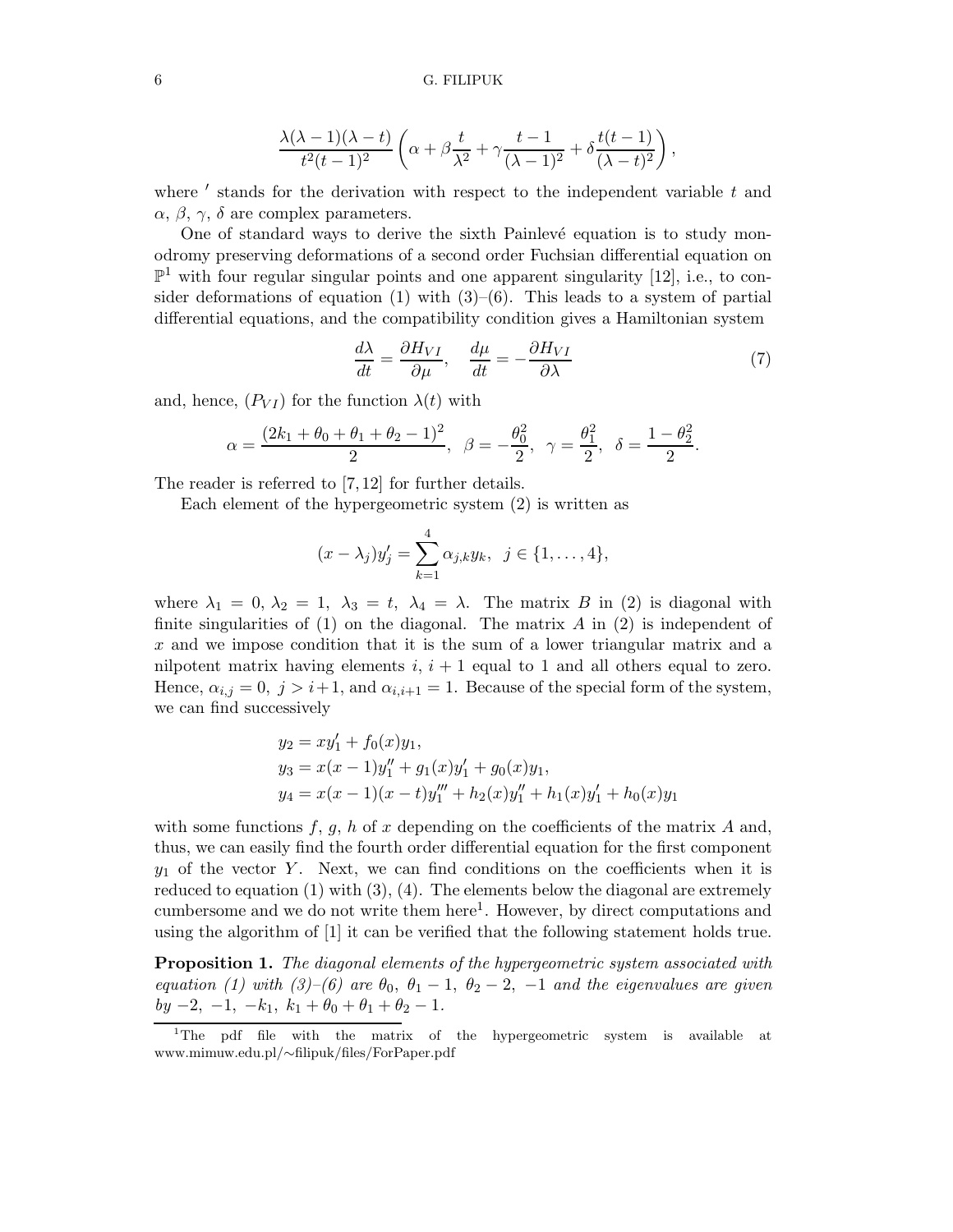This proposition shows that each diagonal element of the matrix A is equal to the characteristic exponent at the respective regular singular point modulo integers. Also we have that two of the eigenvalues of the matrix  $A$  are equal to the characteristic exponents at infinity of equation (1). This, in turn, implies that the local and global behaviour of solutions of the scalar equation and the system does not change.

It is well known that the parameter space of  $(P_{VI})$  admits the action of the extended affine Weyl group of type  $D_4^{(1)}$  $_4<sup>(1)</sup>$  (see [11] and references therein). It is generated by several basic transformations. By a Bäcklund transformation we mean a transformation of dependent variables and parameters that leaves system (7) invariant. The following transformation is one of generators of the group of Bäcklund transformations. Let us define new variables  $\lambda$ ,  $\tilde{\mu}$  as follows:

$$
\tilde{\lambda} = \lambda + \frac{k_1}{\mu}, \ \tilde{\mu} = \mu, \ \tilde{k}_1 = -k_1, \ \tilde{\theta}_0 = k_1 + \theta_0, \ \tilde{\theta}_1 = k_1 + \theta_1, \ \tilde{\theta}_2 = k_1 + \theta_2. \tag{8}
$$

Then one can verify directly that, if the pair  $(\lambda, \mu)$  satisfies the Hamiltonian system (7), then the pair  $(\lambda, \tilde{\mu})$  again satisfies the same system with new parameters  $\tilde{\theta}_0$ ,  $\tilde{\theta}_1$ ,  $\tilde{\theta}_2$ ,  $\tilde{k}_1$ .

As shown in [4], this transformation appears in the result of the integral transformation of the  $2 \times 2$  linear Fuchsian system. Other generators of the group of Bäcklund transformations appear in the result of simple gauge transformations  $[6]$ .

Next we study the action of transformation (8) on the hypergeometric system.

**Theorem 1.** The Bäcklund transformation  $(8)$  induces a new hypergeometric system associated with  $(P_{VI})$  with  $B = \text{diag}(0, 1, t, \lambda + k_1/\mu)$  and a new matrix A which has elements  $\theta_0 + k_1$ ,  $\theta_1 + k_1 - 1$ ,  $\theta_2 + k_1 - 2$ ,  $-1$  on the diagonal and eigenvalues equal  $to -2, -1, k_1, 2k_1 + \theta_0 + \theta_1 + \theta_2 - 1.$ 

### 3 A generalized hypergeometric system associated with the fifth Painlevé equation

We consider equation (1) with

$$
p_1(x) = \frac{1 - k_0}{x} + \frac{\eta_1 t}{(x - 1)^2} + \frac{1 - \theta_1}{x - 1} - \frac{1}{x - \lambda},\tag{9}
$$

$$
p_2(x) = \frac{k}{x(x-1)} - \frac{tH_V}{x(x-1)^2} + \frac{\lambda(\lambda - 1)\mu}{x(x-1)(x-\lambda)},
$$
(10)

$$
tH_V = \lambda(\lambda - 1)^2 \mu^2 - (k_0(\lambda - 1)^2 + \theta_1 \lambda(\lambda - 1) - \eta_1 t \lambda) \mu + k(\lambda - 1)
$$
 (11)

and

$$
4k = (k_0 + \theta_1)^2 - k_\infty^2.
$$
\n(12)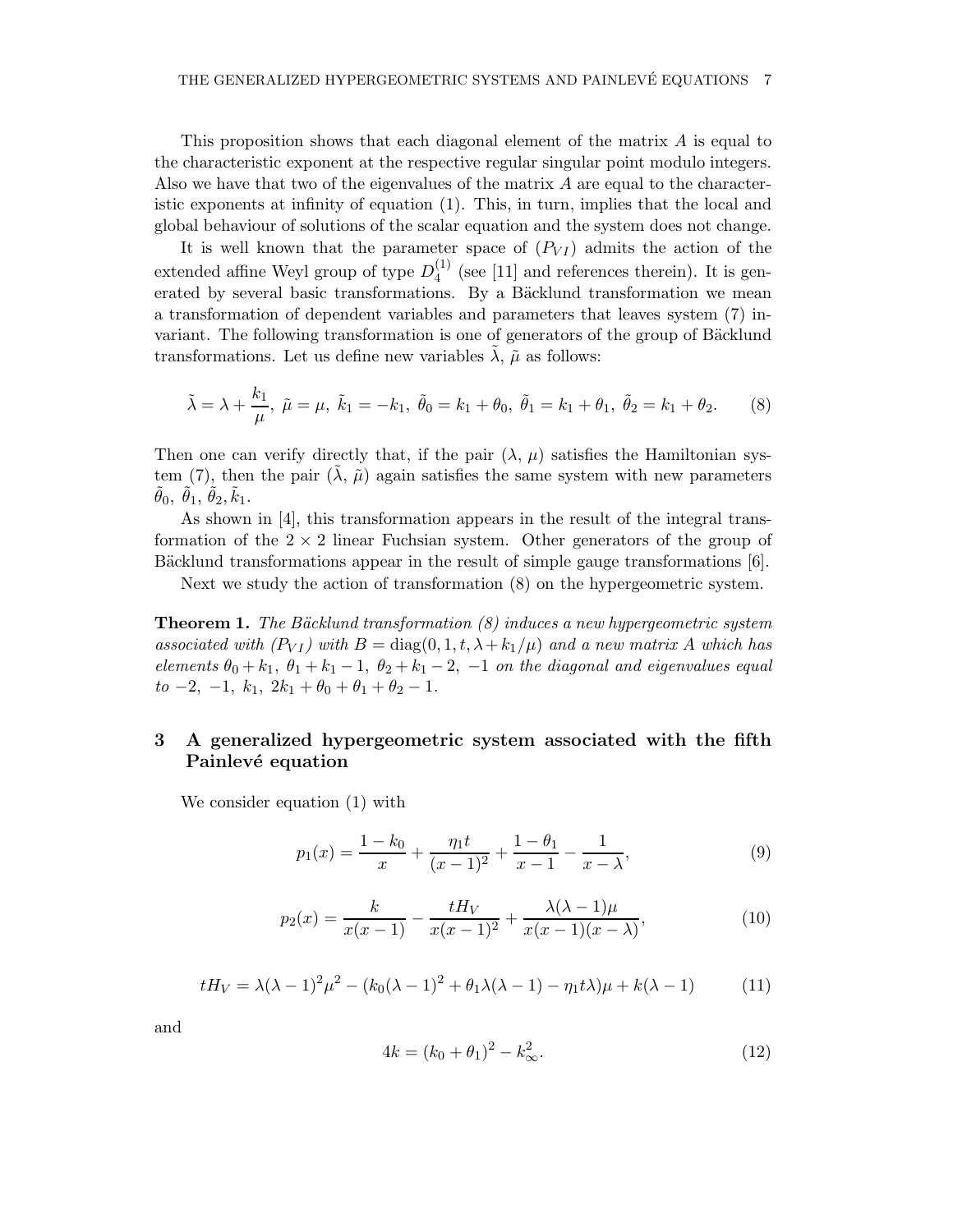### 8 G. FILIPUK

The generalized Riemann scheme giving local exponents at regular and irregular singularities of equation (1) with  $(9)$ –(12) is given in [12]. The monodromy preserving deformations lead to the Hamiltonian system  $(7)$  for the Hamiltonian  $H_V$  and, hence, to the fifth Painlevé equation given by

$$
\lambda'' = \left(\frac{1}{2\lambda} + \frac{1}{\lambda - 1}\right)(\lambda')^2 - \frac{1}{t}\lambda' + \frac{(\lambda - 1)^2}{t^2}\left(\alpha\lambda + \beta\frac{1}{\lambda}\right) + \frac{\gamma}{t}\lambda + \delta\frac{\lambda(\lambda + 1)}{\lambda - 1}
$$

with

$$
\alpha = \frac{k_{\infty}^2}{2}, \ \beta = -\frac{k_0^2}{2}, \ \gamma = \eta_1(1+\theta_1), \ \delta = -\frac{\eta_1^2}{2}.
$$

for the function  $\lambda(t)$ .

Since equation (1) is not Fuchsian as in  $(P_{VI})$  case above, the algorithm of [1] is not applicable and we need to find a new type of system to reduce the equation. We introduce the following generalized hypergeometric system.

**Theorem 2.** The generalized hypergeometric system of equation (1) with  $(9)$ – $(12)$ is given by

$$
\begin{pmatrix} x & 0 & 0 & 0 \ 0 & x-1 & 0 & 0 \ 0 & \eta_1 t & x-1 & 0 \ 0 & 0 & 0 & x-\lambda \end{pmatrix} \begin{pmatrix} y'_1 \\ y'_2 \\ y'_3 \\ y'_4 \end{pmatrix} = \begin{pmatrix} k_0 & 1 & 0 & 0 \ \alpha_{2,1} & \theta_1 & 1 & 0 \ \alpha_{3,1} & \alpha_{3,2} & -2 & 1 \ \alpha_{4,1} & \alpha_{4,2} & \alpha_{4,3} & -1 \end{pmatrix} \begin{pmatrix} y_1 \\ y_2 \\ y_3 \\ y_4 \end{pmatrix}
$$

with

$$
\alpha_{2,1} = \lambda \mu - \mu + k_0(\theta_1 + \eta_1 t + 1/\lambda - 1) - k - tH_V,
$$
  
\n
$$
\lambda(\lambda - 1)\alpha_{4,3} = k_0(\lambda - 1)^2 - \lambda(1 - \theta_1 + \eta_1 t - \lambda - \theta_1 \lambda + (\lambda - 1)^2 \mu) =: q_1,
$$
  
\n
$$
\lambda^2(\lambda - 1)\alpha_{4,2} = q_1(k_0(\lambda - 1) + \lambda(1 + \theta_1 + \mu - \lambda \mu)),
$$
  
\n
$$
\alpha_{4,1} = \frac{q_1}{\lambda^2(\lambda - 1)} \left\{ k_0^2(\lambda - 1) + k_0\lambda \left[ \theta_1 + \eta_1 t + (\lambda - 2)(\lambda - 1)\mu \right] - \right.
$$
  
\n
$$
-\lambda^2 \left[ k + \mu(\theta_1 + \eta_1 t - \theta_1 \lambda + (\lambda - 1)^2 \mu) \right] \right\},
$$
  
\n
$$
(\lambda - 1)\alpha_{3,2} = 1 + \theta_1 + (1 + k_0)\eta_1 t + k(\lambda - 1)^2 - \lambda - q_2 \lambda - \right.
$$
  
\n
$$
-q_3(\lambda - 1)\mu + \lambda(\lambda - 1)^3 \mu^2,
$$
  
\n
$$
q_2 = \theta_1 + k_0 \eta_1 t, \quad q_3 = k_0 - (2k_0 + \theta_1 + \eta_1 t)\lambda + (k_0 + \theta_1)\lambda^2,
$$
  
\n
$$
\lambda^2 \alpha_{3,1} = \lambda^2 (2k(\lambda - 1) - q_4 \mu + (\lambda - 1)^2 (2\lambda - 1) \mu^2) - \right.
$$
  
\n
$$
-k_0^2 (1 + q_5 \lambda) + k_0 \lambda (q_6 + \eta_1 t(1 + \eta_1(1 + \lambda(\lambda \mu - 2)) + q_7(\lambda - 1))),
$$
  
\n
$$
q_4 = \theta_1 + \eta_1 t + \lambda - 3\theta_1 \lambda - 2\eta_1 t \lambda + 2\theta_1 \lambda^2 - 1,
$$
  
\n
$$
q_5 = \eta_1 t \lambda + \lambda(\lambda - 1)^2 \mu - 1, \quad q_6 = \theta_1 (1 - \lambda)(1
$$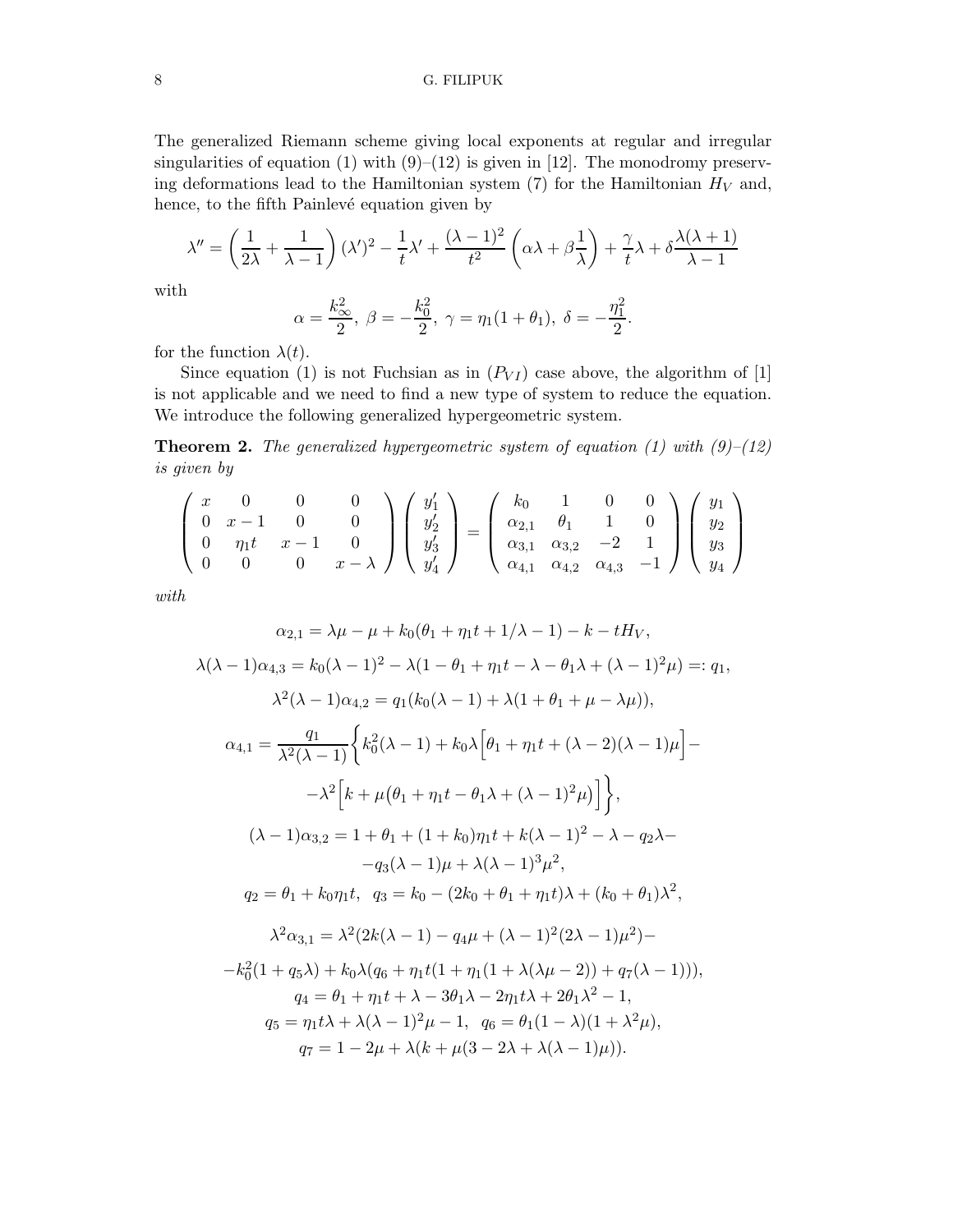Substituting  $y_1 = y$  into the system we require that y solves equation (1) with  $(9)$ – $(12)$ . A routine calculation shows that the matrix A in the system has eigenvalues  $-2$ ,  $-1$ ,  $(k_0 + \theta_1 - k_\infty)/2$ ,  $(k_0 + \theta_1 + k_\infty)/2$  which encode the information of the generalized Riemann scheme in  $[12]$ . We note that the action of the Bäcklund transformations of  $(P_V)$  on the sytem can also be studied similarly to  $(P_V)$  case.

### 4 Conclusions

We have computed the hypergeometric system associated with the sixth Painlevé equation via  $(1)$  and studied the action of a particular Bäcklund transformation on it. We introduced a new type of systems, the generalized hypergeometric system, and reduced equation  $(1)$  associated with the fifth Painlevé equation to it. The generalized hypergeometric systems give a new type of reduction problems and are worth of further study. The generalized hypergeometric systems for other Painlevé equations and the confluence process are currently under investigation and will be published elsewhere. We expect that the hypergeometric systems could be applied to other problems concerning the Painlevé equations. It is an open (and computationally difficult) problem to study the (generalized) hypergeometric systems for the (degenerate) Garnier systems and examine their symmetries. There is some evidence [10] that new symmetries of the Garnier systems may not exist and, so, the hypergeometric systems could shed some more light on this problem.

Acknowledgements. Calculations were obtained in the Interdisciplinary Centre for Mathematical and Computational Modelling (ICM), Warsaw University, within grant nr G34-18. Research is partially supported by Polish MNiSzW Grant No N N201 397937. The author is grateful to Prof. Y. Haraoka for useful discussions and to Dr. H. Kawakami for sending his thesis [8]. I am grateful to the referee for helpful remarks.

### References

- [1] Ando K., Kohno M. A certain reduction of a single differential equation to a system of differential equations, Kumamoto J. Math., 2006, 19, 99–114.
- [2] Sen A., Hone A. N. W., Clarkson P. A. Darboux transformations and the symmetric fourth Painlevé equation, J. Phys. A: Math. Gen., 2005, 38, 9751-9764.
- [3] Filipuk G. A hypergeometric system of the Heun equation and middle convolution, J. Phys. A: Math. Theor., 2009, 42, 175208, 11 p.
- $[4]$  FILIPUK G. On the middle convolution and birational symmetries of the sixth Painlevé equation, Kumamoto J. Math., 2006, 19, 15—23.
- [5] HARAOKA Y., FILIPUK G. Middle convolution and deformation for Fuchsian systems, J. Lond. Math. Soc., 2007, 76, 438—450.
- [6] INABA M., IWASAKI K., SAITO M.-H. Bäcklund transformations of the sixth Painlevé equation in terms of Riemann-Hilbert correspondence, IMRN, 2004, 1, 1–30.